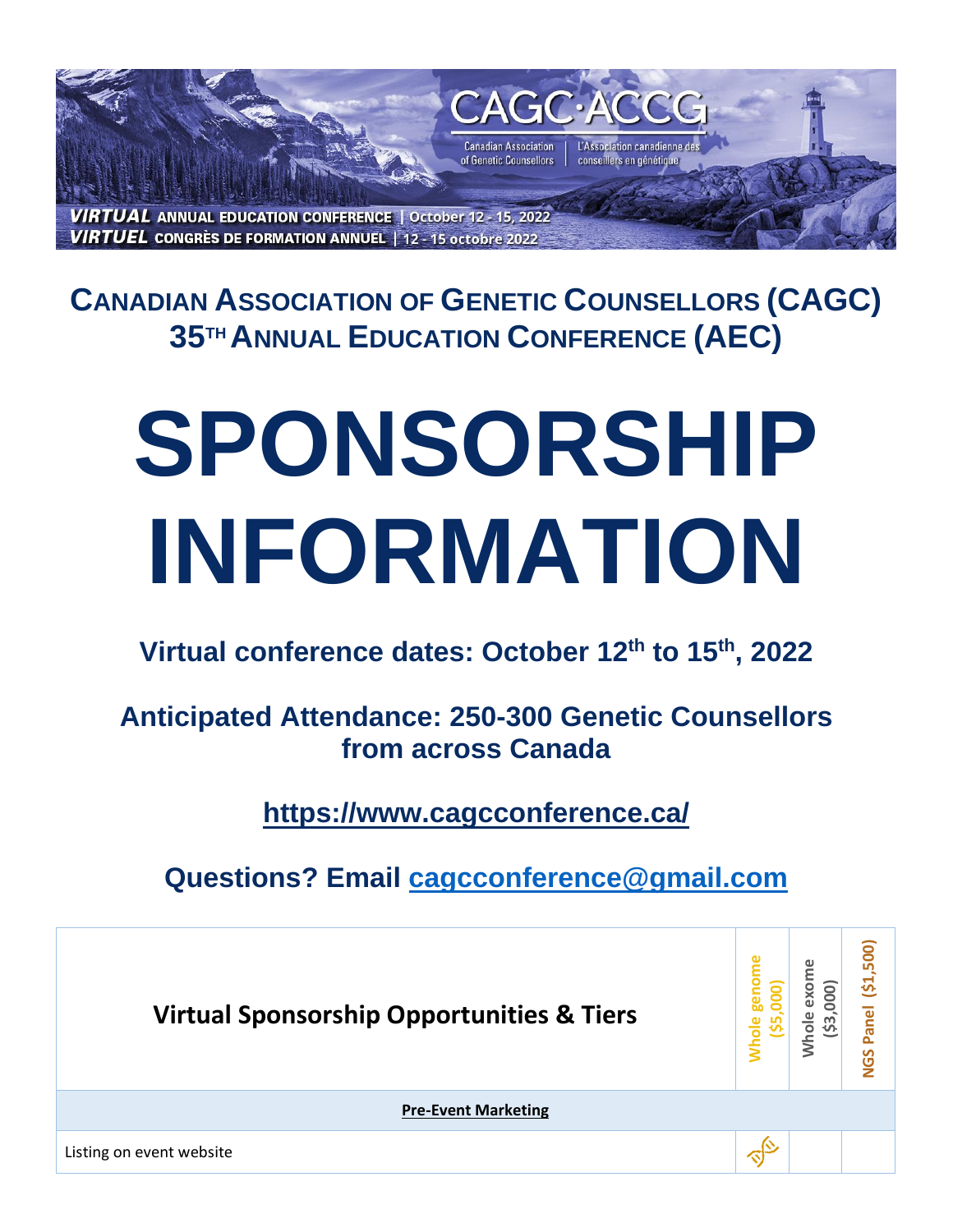| Promotion on social media                                                                            |            |                     |                |  |  |  |  |  |
|------------------------------------------------------------------------------------------------------|------------|---------------------|----------------|--|--|--|--|--|
| Advanced access to registration list                                                                 |            |                     |                |  |  |  |  |  |
| Early access to portal or entertainment features                                                     |            |                     |                |  |  |  |  |  |
| Complimentary attendee passes                                                                        | х4         | x2                  | x1             |  |  |  |  |  |
| <b>Vendor Booth Options</b>                                                                          |            |                     |                |  |  |  |  |  |
| Listing with logo in vendor directory                                                                |            |                     |                |  |  |  |  |  |
| Text and private video calling on portal (interaction with all attendees)                            |            |                     |                |  |  |  |  |  |
| Regular access to registration list                                                                  |            |                     |                |  |  |  |  |  |
| Basic analytics (list of who clicked on vendor's booth or directory listing)                         |            |                     |                |  |  |  |  |  |
| Enhanced analytics (basic analytics PLUS a list of who clicked on all collateral e.g. videos, links) |            |                     | $\overline{?}$ |  |  |  |  |  |
| Visibility in chat area when attendee clicks into vendor's booth                                     |            |                     |                |  |  |  |  |  |
| SMS or email notification when an attendee clicks on a vendor's booth                                |            |                     |                |  |  |  |  |  |
| Opportunity for a 60-minute pre-recorded on-demand presentation for educational credits              |            |                     |                |  |  |  |  |  |
| Vendor booth design with customization of logo, website link, and accent colouring                   |            |                     |                |  |  |  |  |  |
| Vendor booth design with customization of logo and website link                                      |            |                     |                |  |  |  |  |  |
| Link to branded brochure gallery (up to TEN downloadable PDFs)                                       | $\sqrt{2}$ |                     |                |  |  |  |  |  |
| Link to up to FIVE downloadable PDF                                                                  |            | 合                   |                |  |  |  |  |  |
| Link to ONE downloadable PDF                                                                         |            |                     |                |  |  |  |  |  |
| Placement of TWO on-demand videos in virtual booth                                                   | $\sqrt{2}$ |                     |                |  |  |  |  |  |
| Placement of ONE on-demand videos in virtual booth                                                   |            | $\hat{\mathcal{C}}$ |                |  |  |  |  |  |
| Gamification incentives for attendees (CODEWORD)                                                     |            |                     |                |  |  |  |  |  |

## **Additional Sponsorship Opportunities\***

| <b>Item</b>                           | Quantity | <b>Price</b> | <b>Description</b>                        |
|---------------------------------------|----------|--------------|-------------------------------------------|
| Full customization of<br>vendor booth | No limit | \$2,500      | Vendor designs booth from start to finish |